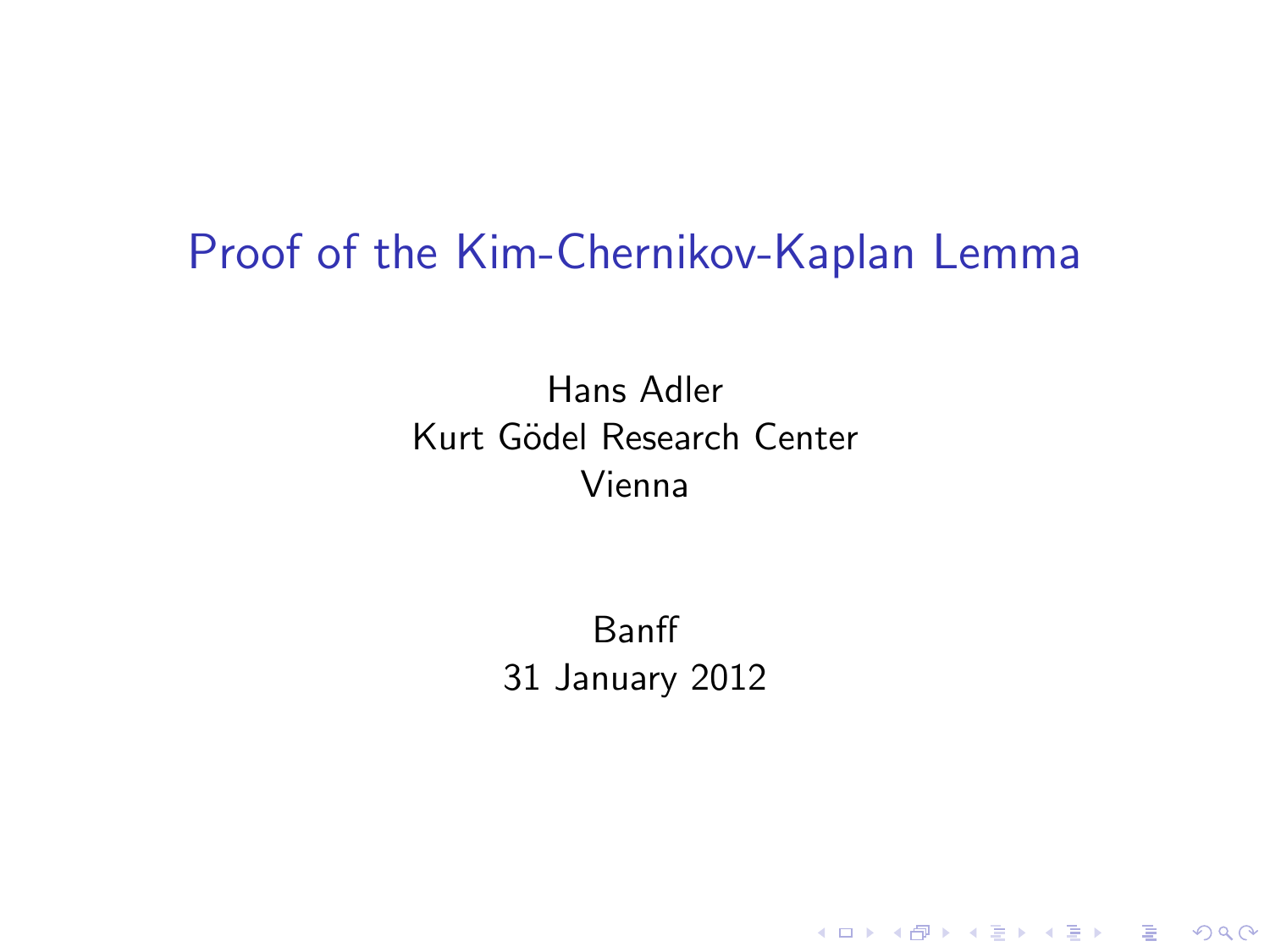## **Motivation**

 $NTP<sub>2</sub>$  = natural common generalisation of simplicity and NIP.

Morally it means: every type has bounded weight.

Chernikov and Kaplan recently proved an  $NTP<sub>2</sub>$  version of Kim's Lemma.

In this talk I will explain a slightly simplified version of their proof.

- ▶ Artem Chernikov and Itay Kaplan: 'Forking and dividing in  $NTP<sub>2</sub>$  theories'. J. Symbolic Logic 77 (2012), 1–20.
- $\triangleright$  Extension bases for weak invariance replaced by models.
- $\triangleright$  Strong splitting (or weak invariance) replaced by splitting (or invariance).

KID KA KERKER KID KO

▶ Broom Lemma replaced by Hoover Lemma.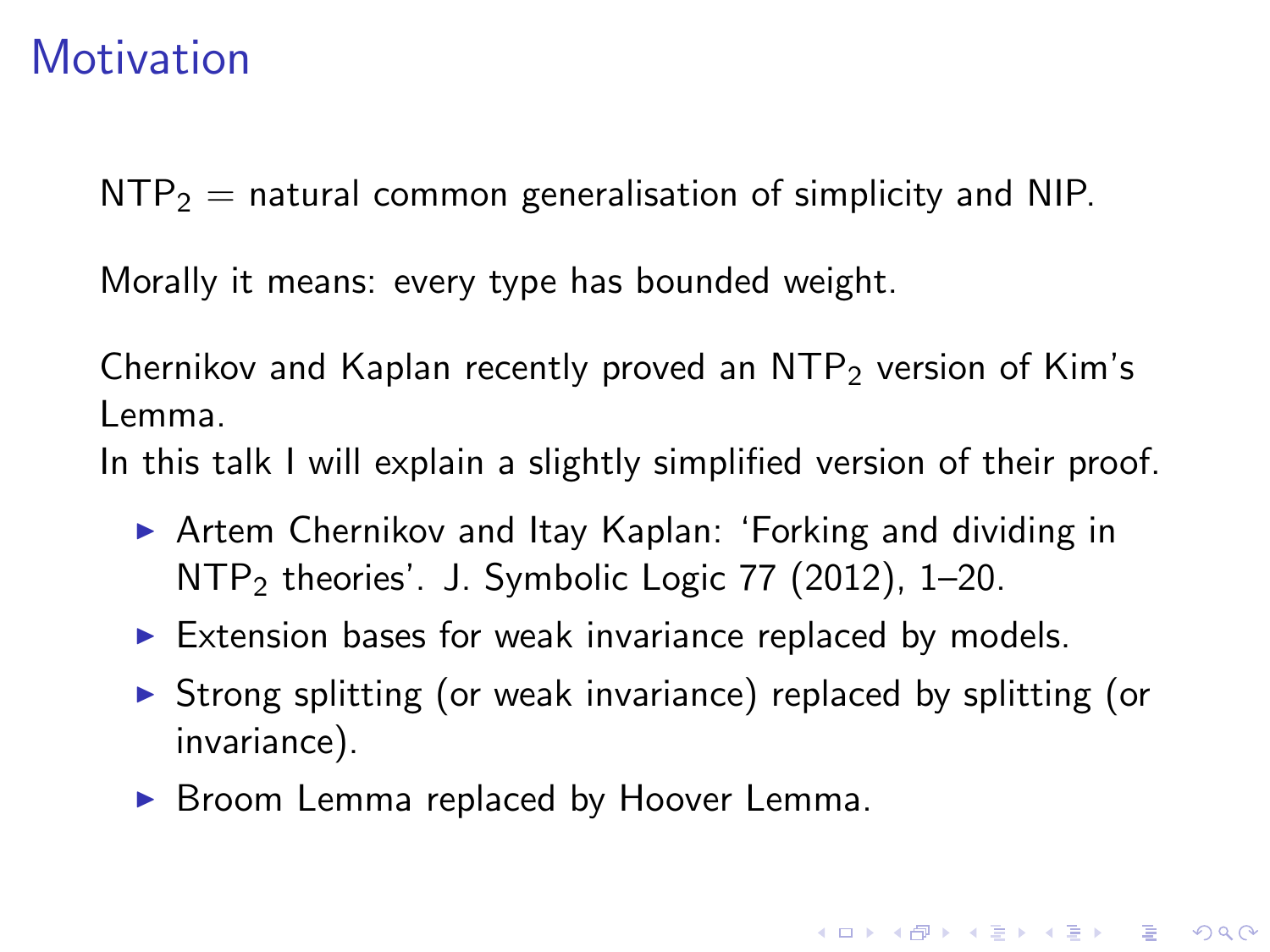# Kim's Lemma

### Theorem (Kim)

Let T be simple.

For any  $\varphi(x, b)$  and any C the following are equivalent.

- 1.  $\varphi(x, b)$  divides over C.
- 2.  $\varphi(x, b)$  forks over C.
- 3. Every  $\hskip1cm$  Morley sequence in  $\text{tp}(b/\mathsf{C})$  witnesses that  $\varphi(x, b)$  divides over C.
- 4. Some Morley sequence in  $\operatorname{\sf tp}(b/C)$  witnesses that  $\varphi(x, b)$  divides over C.

**KORK ERKER ADE YOUR**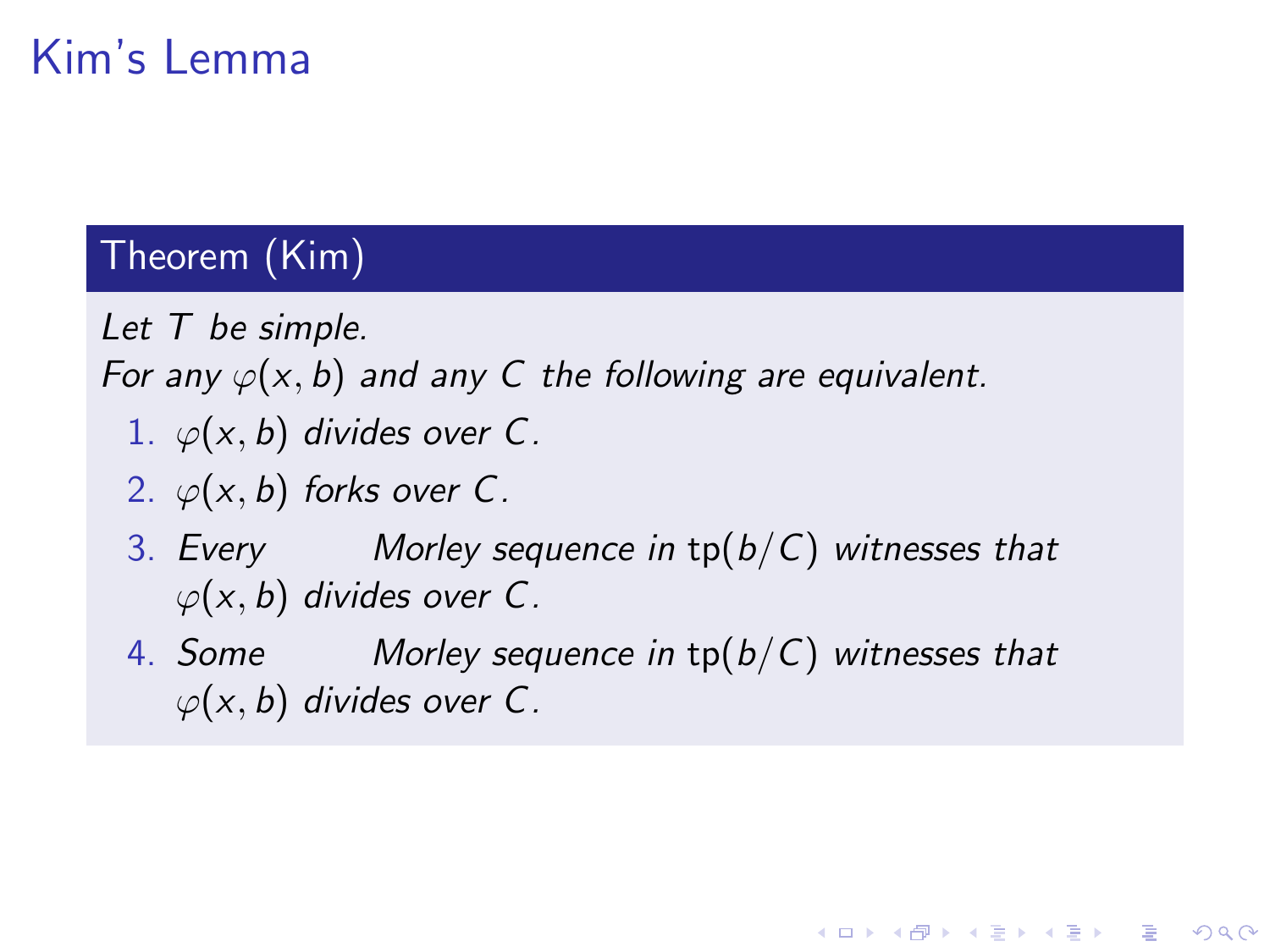# Kim's Lemma for  $NTP<sub>2</sub>$  theories

### Theorem (Chernikov, Kaplan)

Let  $T$  be NTP<sub>2</sub>.

For any  $\varphi(x, b)$  and any M the following are equivalent.

- 1.  $\varphi(x, b)$  divides over M.
- 2.  $\varphi(x, b)$  forks over M.
- 3. Every strict Morley sequence in  $tp(b/M)$  witnesses that  $\varphi(x, b)$  divides over M.
- 4. Some strict Morley sequence in  $tp(b/M)$  witnesses that  $\varphi(x, b)$  divides over M.

**KORK STRAIN A BAR SHOP**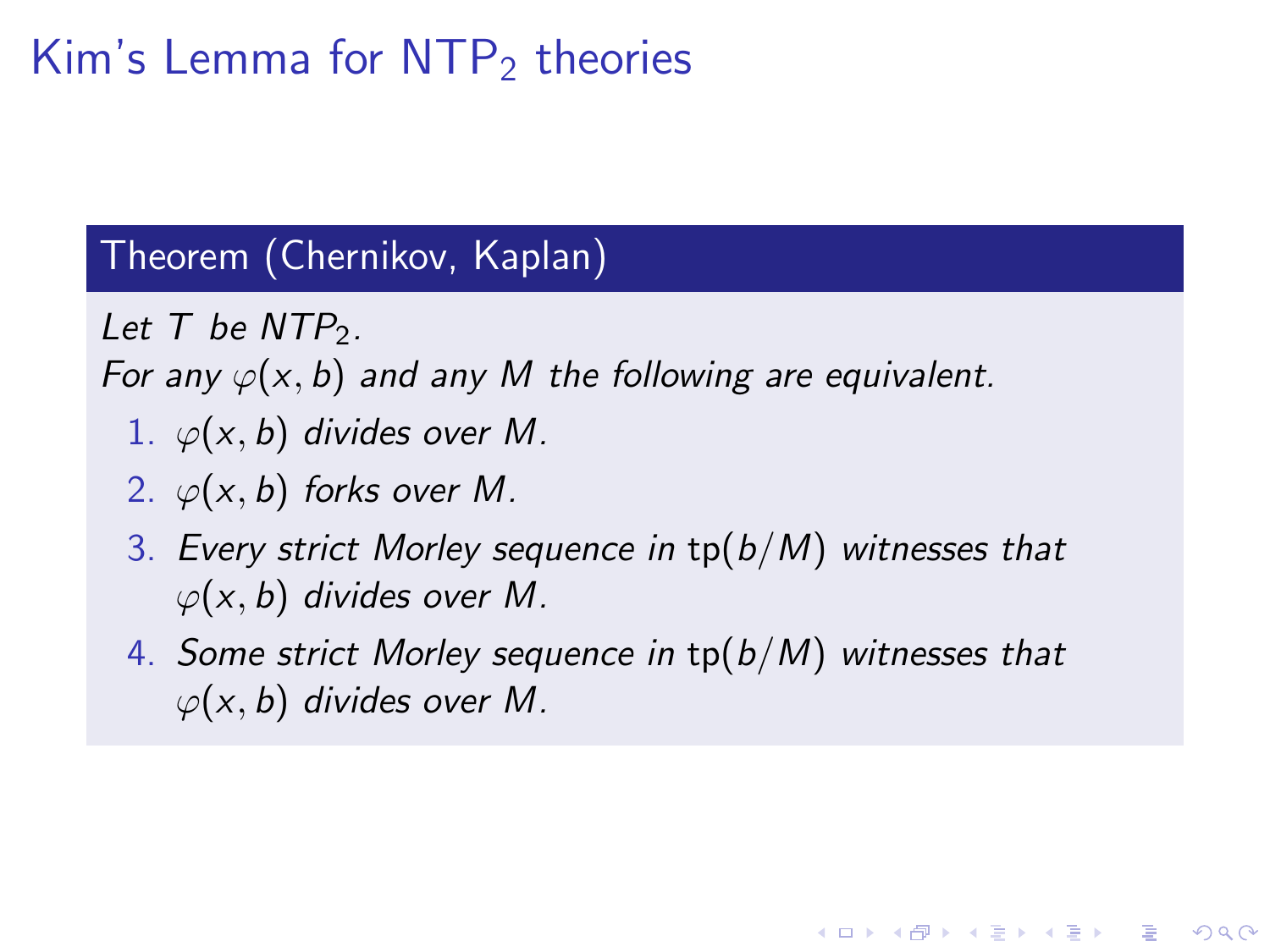# **Outline**

- $\blacktriangleright$  Definitions
- $\blacktriangleright$  Proof sketch:
	- $\blacktriangleright$  4  $\implies$  1  $\implies$  2 is obvious.
	- $\blacktriangleright$  Lemmas 1 and 2
		- $\blacktriangleright$  Proof of Lemma 2
		- ► Lemma 2 says that  $1 \implies 3$ ;
			- $2 \implies 3$  is a simple corollary
		- $\triangleright$  Skipped proof of Lemma 1 is similar
	- $\blacktriangleright$  Existence Lemma
		- $\triangleright$  Skipped proof uses Hoover Lemma
		- $\blacktriangleright$  Implies 3  $\implies$  4
	- $\blacktriangleright$  Hoover Lemma
		- $\blacktriangleright$  Proof of Hoover Lemma (uses Lemma 1)

**KORK STRAIN A BAR SHOP**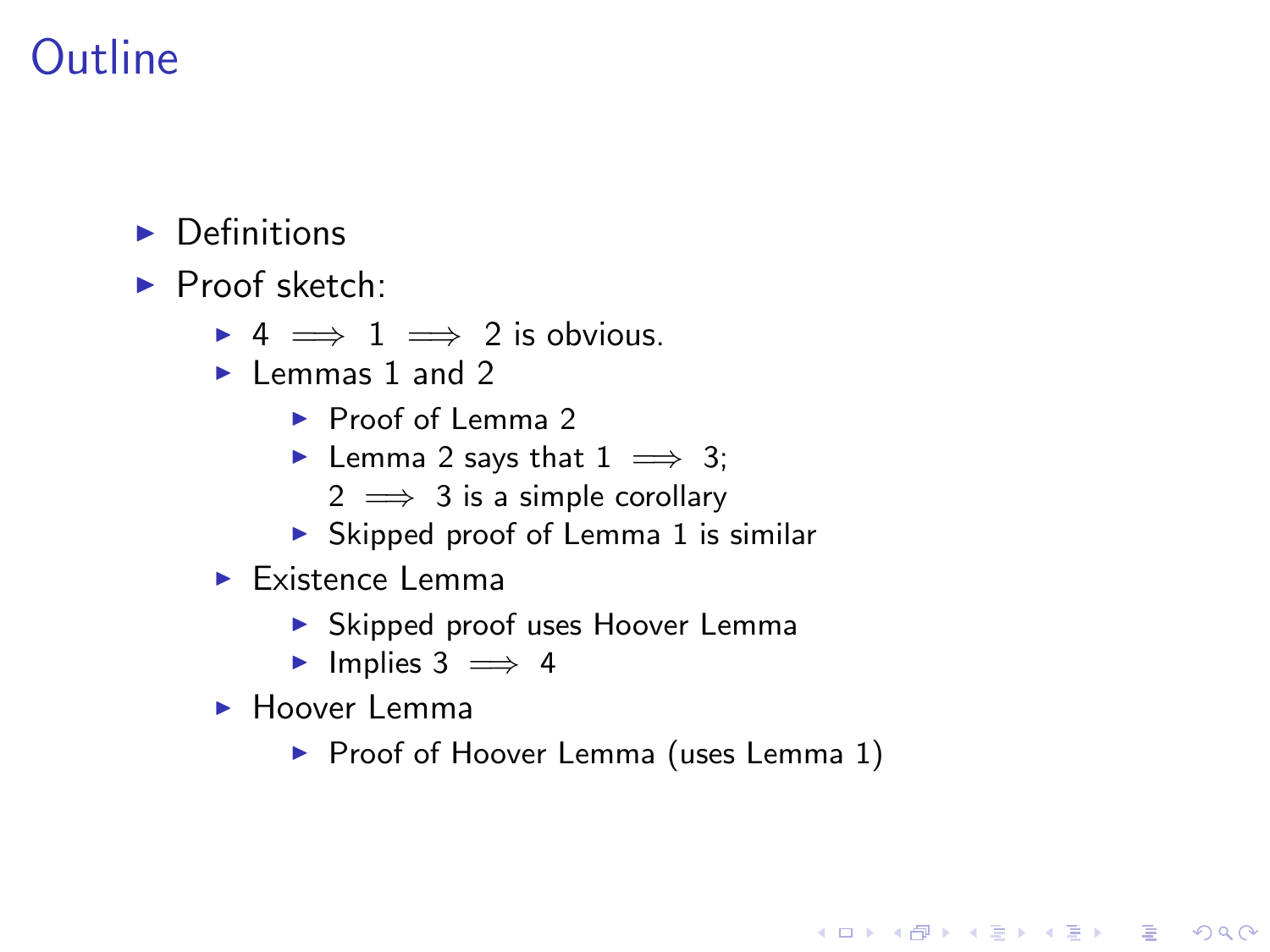## Definition of  $TP<sub>2</sub>$

 $\varphi(x, y)$  has TP<sub>2</sub> if a matrix of instances  $\varphi(x, b)$  exists as follows.

$$
\varphi(x, b_{00}) \varphi(x, b_{01}) \varphi(x, b_{02}) \cdots \n\varphi(x, b_{10}) \varphi(x, b_{11}) \varphi(x, b_{12}) \cdots \n\varphi(x, b_{20}) \varphi(x, b_{21}) \varphi(x, b_{22}) \cdots \n\vdots \qquad \vdots \qquad \vdots
$$

For some  $k < \omega$ , each row is k-inconsistent.

\n- For every 
$$
f: \omega \to \omega
$$
,
\n- $\{\varphi(x, b_{i,f(i)}) \mid i < \omega\}$  is consistent.
\n

(Fact: If such an array exists, then we can make the rows mutually indiscernible and the sequence of rows indiscernible.)

**K ロ ▶ K @ ▶ K 할 X X 할 X → 할 X → 9 Q Q ^**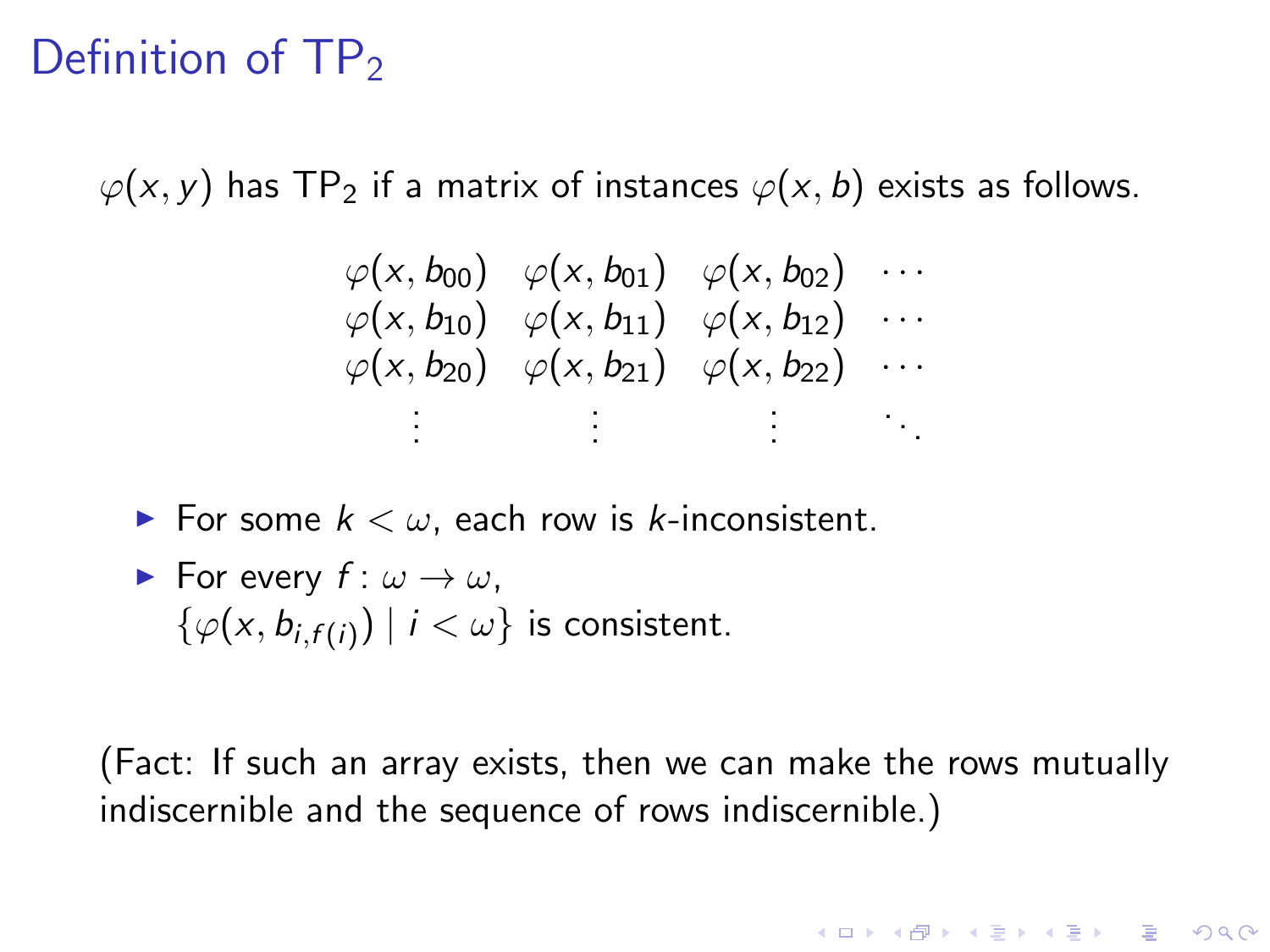### More definitions

 $a \nightharpoondown$  $\epsilon_{\mathcal{C}}$  B  $\iff$  tp(*a*/BC) does not fork over C.

a  $\bigcup$  $\sigma_B \leftrightarrow \text{tp}(a/BC)$  has a C-invariant global extension.

 $(a_i)_{i < \omega}$  is an  $\bigcup_{i=1}^{\infty}$ -Morley sequence over C if  $a_i \bigcup_{i=1}^{\infty}$  $C$   $a < i$  for all  $i$ . (I.e. generated by a C-invariant global type.)

**KORKAR KERKER E VOOR** 

A global type 
$$
p(x)
$$
 is strictly invariant over C if  
\n $\forall B \supseteq C \ \forall a \models p \upharpoonright B:$   
\n $a \downarrow c$  B and B  $\downarrow c$  a.

Strict Morley sequence over C: generated by a strictly C-invariant global type.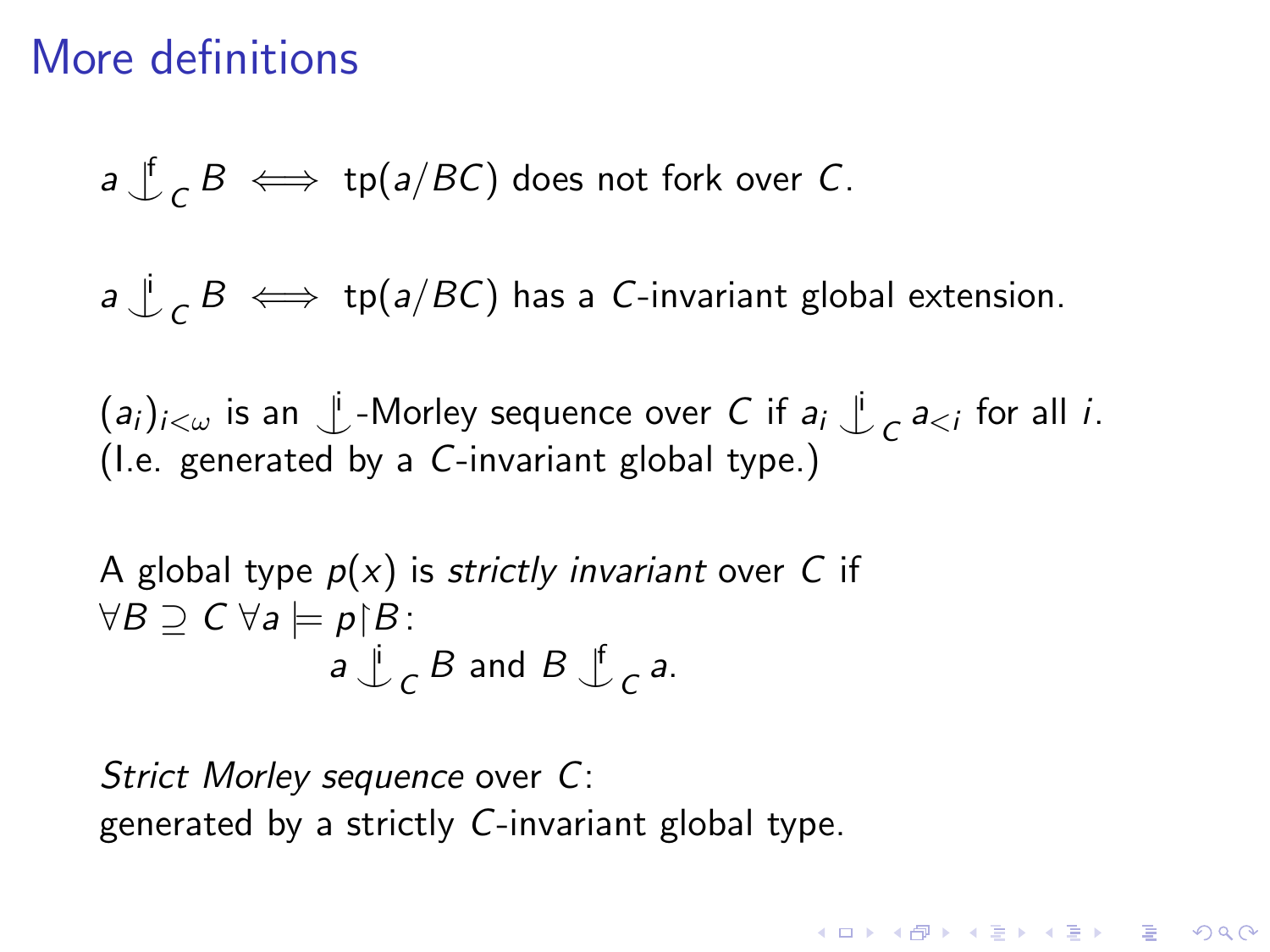## Lemmas 1 and 2

Suppose  $\varphi(x, b)$  is NTP<sub>2</sub> and divides over M.

#### Lemma 1

There is an  $\bigcup$  -Morley sequence over M which witnesses that  $\varphi(x, b)$  divides over M.

#### Lemma 2

Let  $q(y) \supset \text{tp}(b/M)$  be a strictly invariant global extension. Then every strict Morley sequence generated by q over M witnesses that  $\varphi(x, b)$  divides over M.

**KORK ERKER ADE YOUR**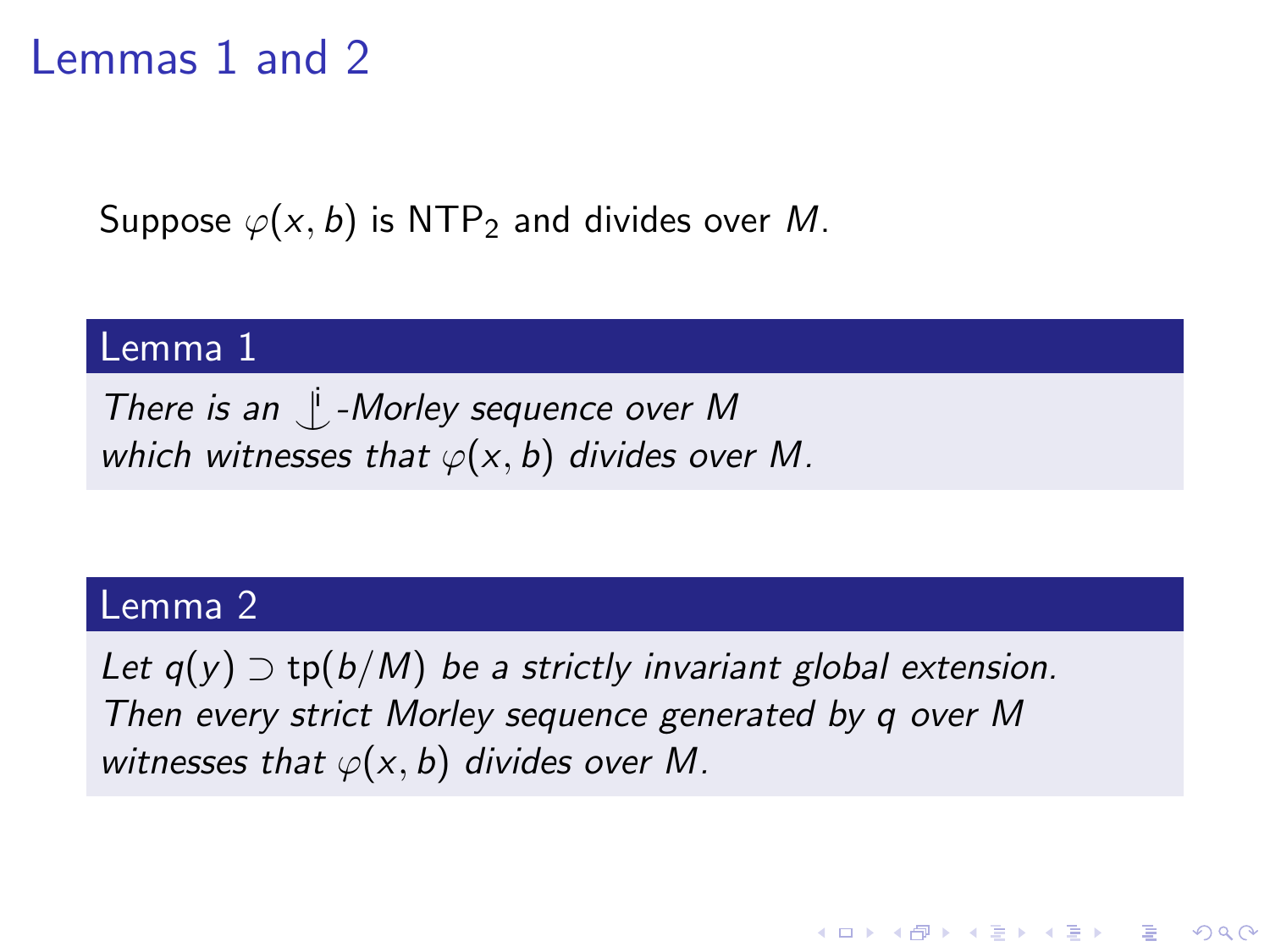# Proof of Lemma 2

Choose any  $M$ -indiscernible sequence  $\bar{b}_0 = (b_{0i})_{i<\omega}$ witnessing that  $\varphi(x, b)$  divides over M. We may choose  $\bar{b}_0$  so that  $b \models q {\restriction} M \bar{b}_0.$ Using  $\bar{b}_0$   $\uparrow$  $M_b$  we can find an  $M\bar{b}_0$ -indiscernible sequence  $\bar{b}_1 \equiv_M \bar{b}_0$  in tp $(b/M\bar{b}_0) = q{\restriction} M\bar{b}_0.$ We may also assume  $b \models q {\restriction} \bar{b}_0 \bar{b}_1.$ Continuing in this way, we get a matrix

|          | $b_{00}$ $b_{01}$ | $b_{02}$ |  |
|----------|-------------------|----------|--|
| $b_{10}$ | $b_{11}$          | $b_{12}$ |  |
| $b_{20}$ | $b_{21}$          | $b_{22}$ |  |
|          |                   |          |  |

such that for each row the  $\varphi$ -instances are k-inconsistent. All vertical paths are generated by  $q$  and so have the same type. By NTP<sub>2</sub> the  $\varphi$ -instances on vertical paths cannot all be consistent, so they are inconsistent.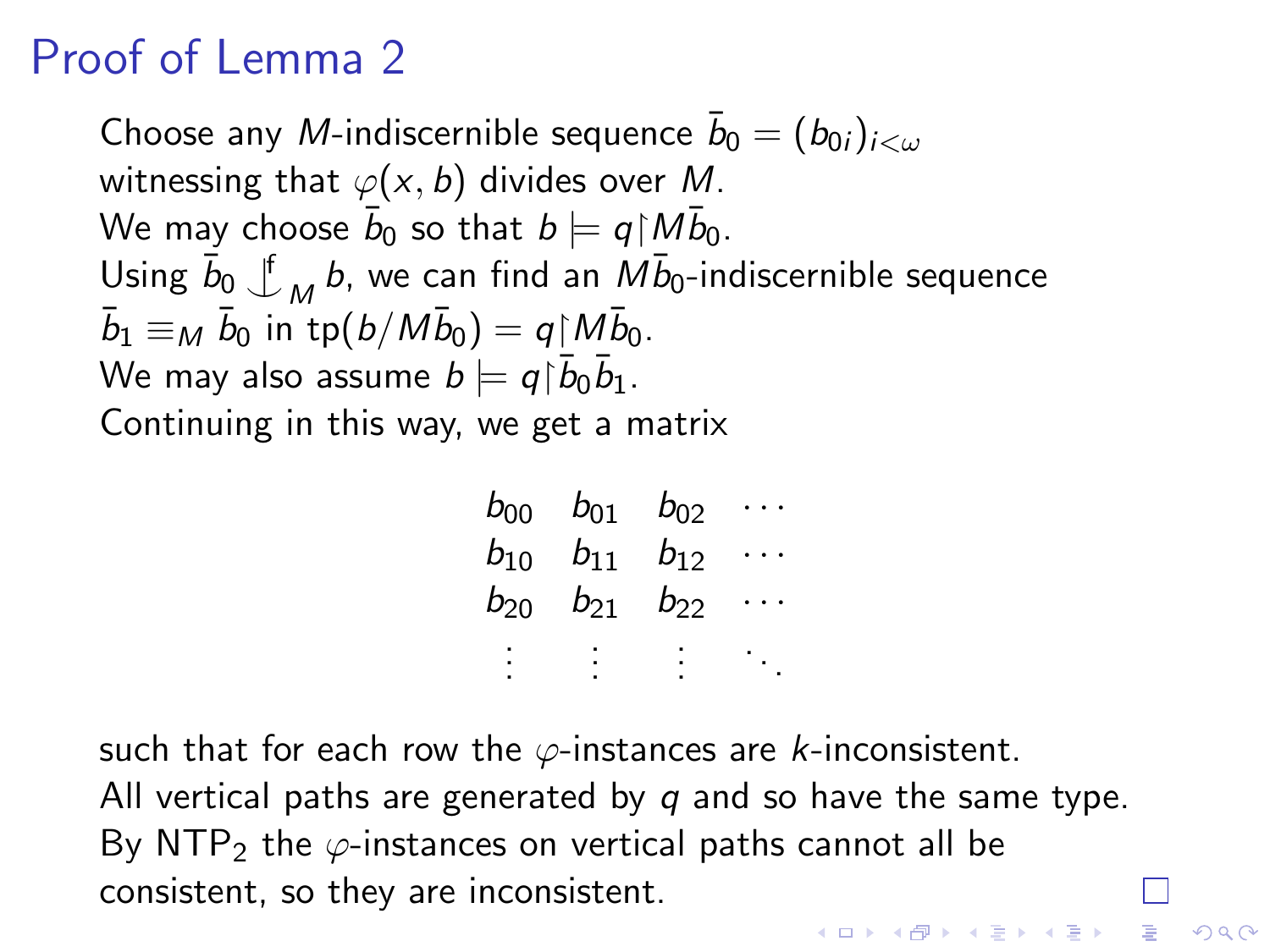## Existence Lemma

#### Lemma

Let  $T$  be NTP<sub>2</sub>. Every type over M has a strictly invariant global extension. In other words: In every type over M there is a strict Morley sequence.

We won't do the proof. It is straightforward once you know that a global type invariant over  $M$  does not fork over  $M$ .

. . . which is obvious.

Except that we need it for partial global types, in which case it's surprisingly hard to prove.

**KORK ERKER ADE YOUR**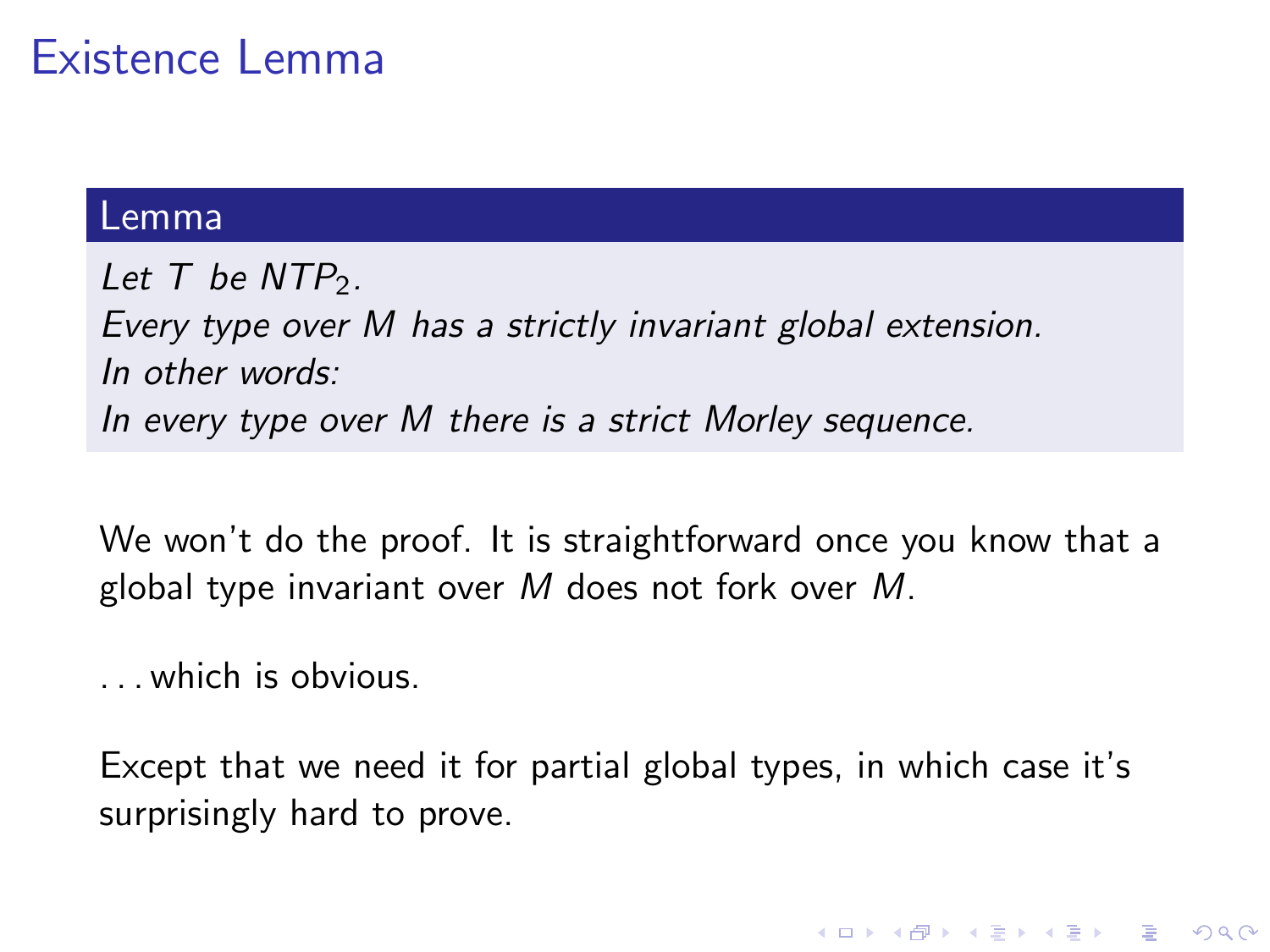# Hoover<sup>TM</sup> Lemma

T any complete consistent theory.

#### Lemma

Let 
$$
p(x)
$$
 be a partial global type, invariant over M.  
Suppose  $p(x) \vdash \psi(x, b) \lor \bigvee_{i < n} \varphi^i(x, c)$ ,  
where  $b \not\bigcup_M c$  and each  $\varphi^i(x, c)$  divides over M.  
Then  $p(x) \vdash \psi(x, b)$ .

### **Corollary**

A consistent partial global type that is invariant over M does not fork over M.

Proof of corollary: Let  $p(x)$  be a partial global type invariant over M. If p forks over M, then  $p(x) \vdash \bot \lor \bigvee_{i < n} \varphi^{i}(x, c)$ , where each  $\varphi^i(x,c)$  divides over  $M$ . Note that  $\emptyset \downarrow$  $M^{\mathcal{C}}$ . By the lemma,  $p(x) \vdash \bot$ .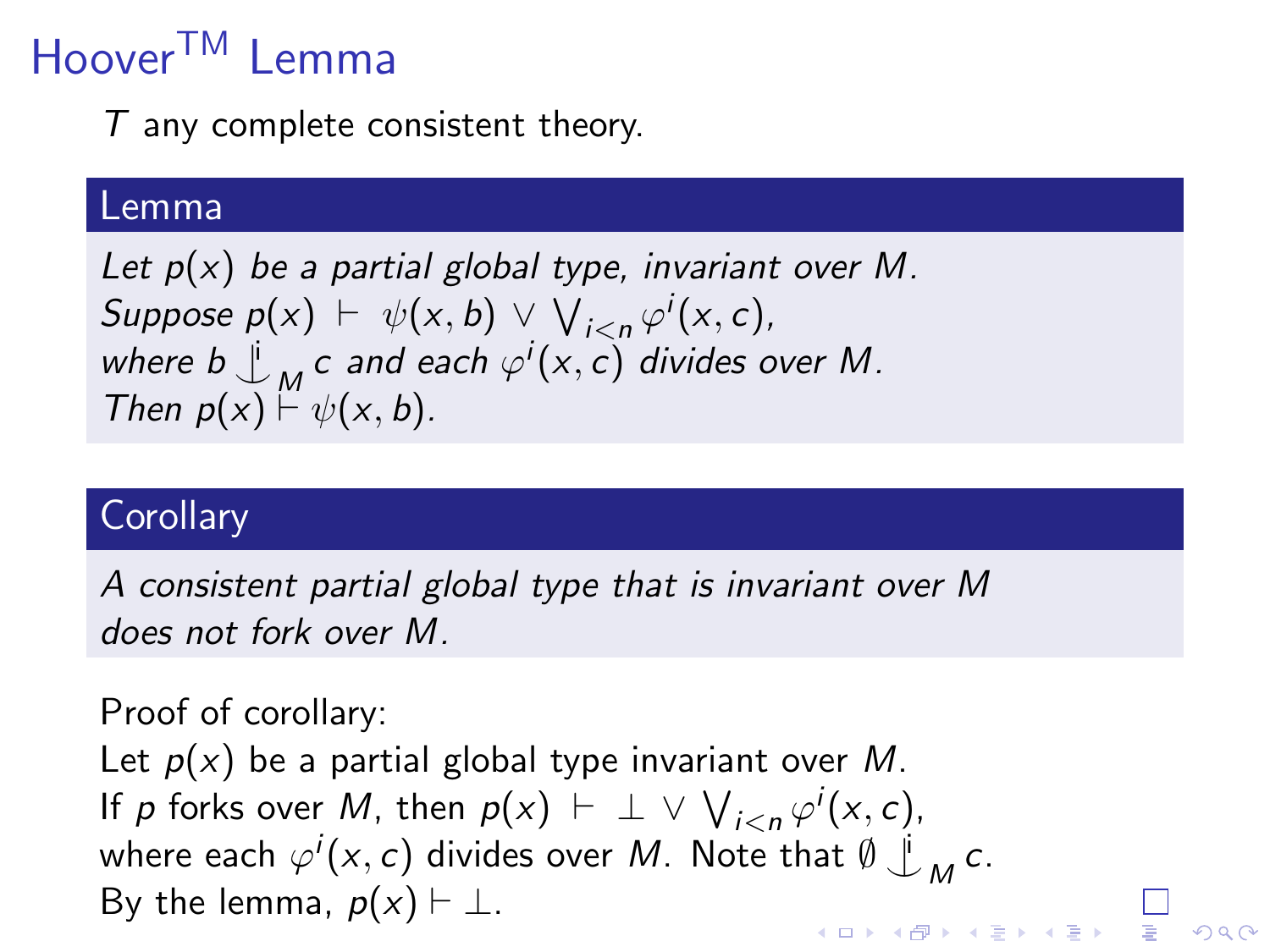## Proof of the Hoover Lemma (1)

Induction on n. Statement is trivial for  $n = 0$ .

Suppose it holds for *n*, and  $p(x)$   $\vdash \psi(x, b) \vee \bigvee_{i \leq n} \varphi^i(x, c)$ , where  $b \mathrel{\mathop{\downarrow}\limits^{\scriptscriptstyle \mathrm{!`}}}$ M c and each  $\varphi^i(x, c)$  divides over M. We must show:  $p(x) \vdash \psi(x, b)$ .

Let  $(c_j)_{j<\omega}$  be an  $\bigcup_{\omega}$ -Morley sequence over *M*, witnessing that  $\varphi^{n}(x, c)$  *k*-divides over M (some *k*).

$$
b \stackrel{\mathsf{j}}{\Longrightarrow} \mathsf{M}^c \implies \text{we may assume } b \stackrel{\mathsf{j}}{\Longrightarrow} \mathsf{M}(c_j)_{j < \omega}
$$
\n
$$
\implies (c_j)_{j < \omega} \text{ is } \mathsf{M}b\text{-indiscernible.}
$$

By invariance of p:

$$
p(x) \ \vdash \ \psi(x, b) \ \lor \ \bigwedge_{j < k'} \bigvee_{i \leq n} \varphi^i(x, c_j),
$$

**KORKAR KERKER E VOOR** 

for every  $k' < \omega$ .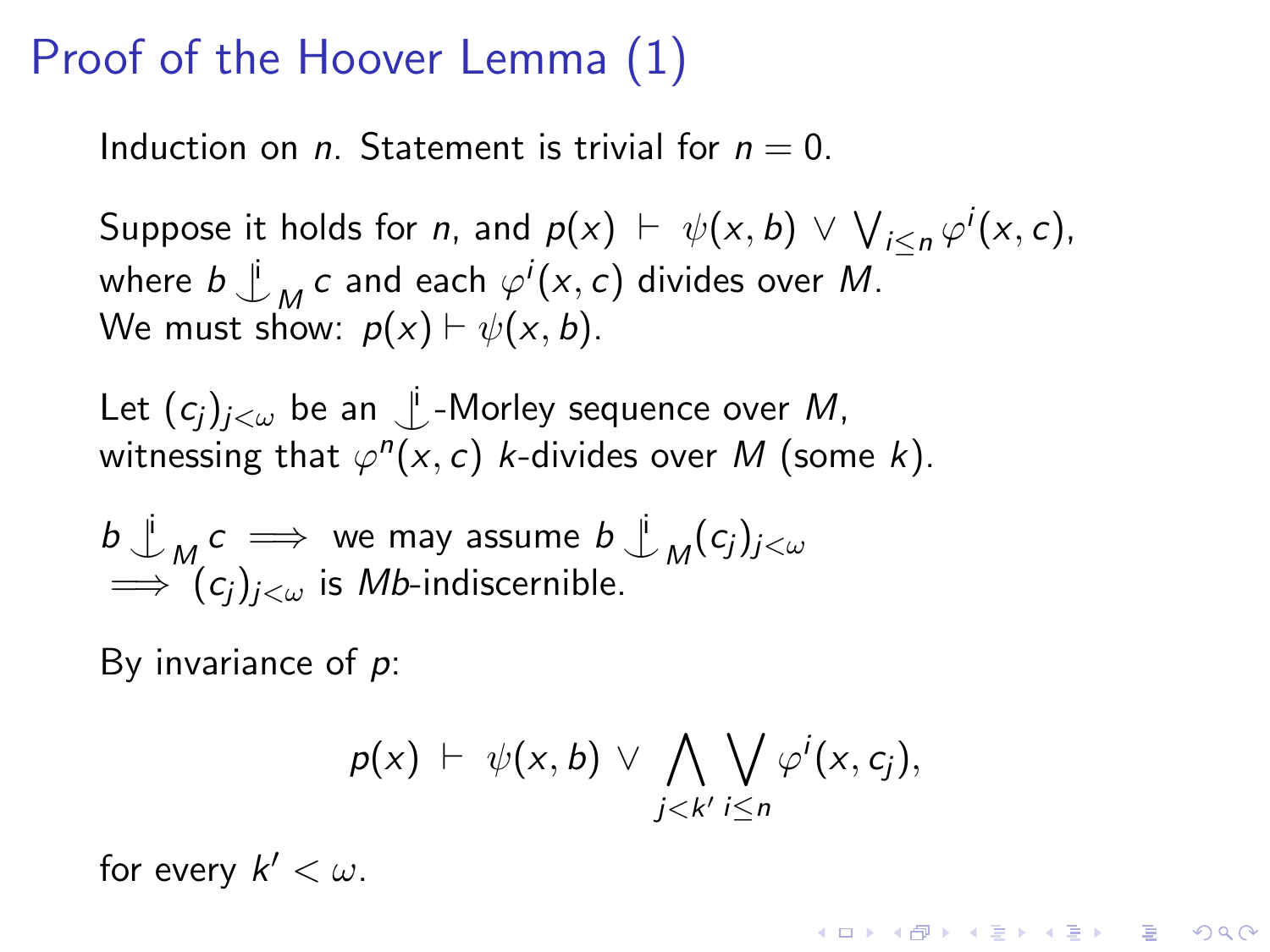## Proof of the Hoover Lemma (2)

$$
p(x) \vdash \psi(x, b) \lor \bigwedge_{j < k'} \bigvee_{i \leq n} \varphi^i(x, c_j).
$$

If we choose  $k'=k$ , then  $\bigwedge_{j < k'} \varphi^n( x, \mathsf{c}_j )$  is inconsistent and we get:

$$
p(x) \vdash \psi(x, b) \lor \bigvee_{j < k' \text{ is } n} \varphi^i(x, c_j).
$$

For each  $j < k$  we have 1.  $b \downarrow$  $\mu$   $c_{\geq j} \implies b \downarrow$  $_{Mc_{>j}}$   $c_j$ 2.  $c_{>j} \downarrow$  $M^{C_j}$ .  $\implies bc_{>j} \downarrow$  $_{M}$   $c_{j}$  (by transitivity). Since  $bc_{>0} \downarrow$  $_{M}$   $c_{0}$ , we can apply the induction hypothesis and get  $p(x) \vdash \psi(x, b) \lor \bigvee_{1 \leq j < k} \bigvee_{i < n} \varphi^i(x, c_j).$ After eliminating  $\bigvee_{i < n} \varphi^i(x, c_1)$  to  $\bigvee_{i < n} \varphi^i(x, c_{k-1})$  in the same way, we get  $p(x) \vdash \psi(x, b)$ .